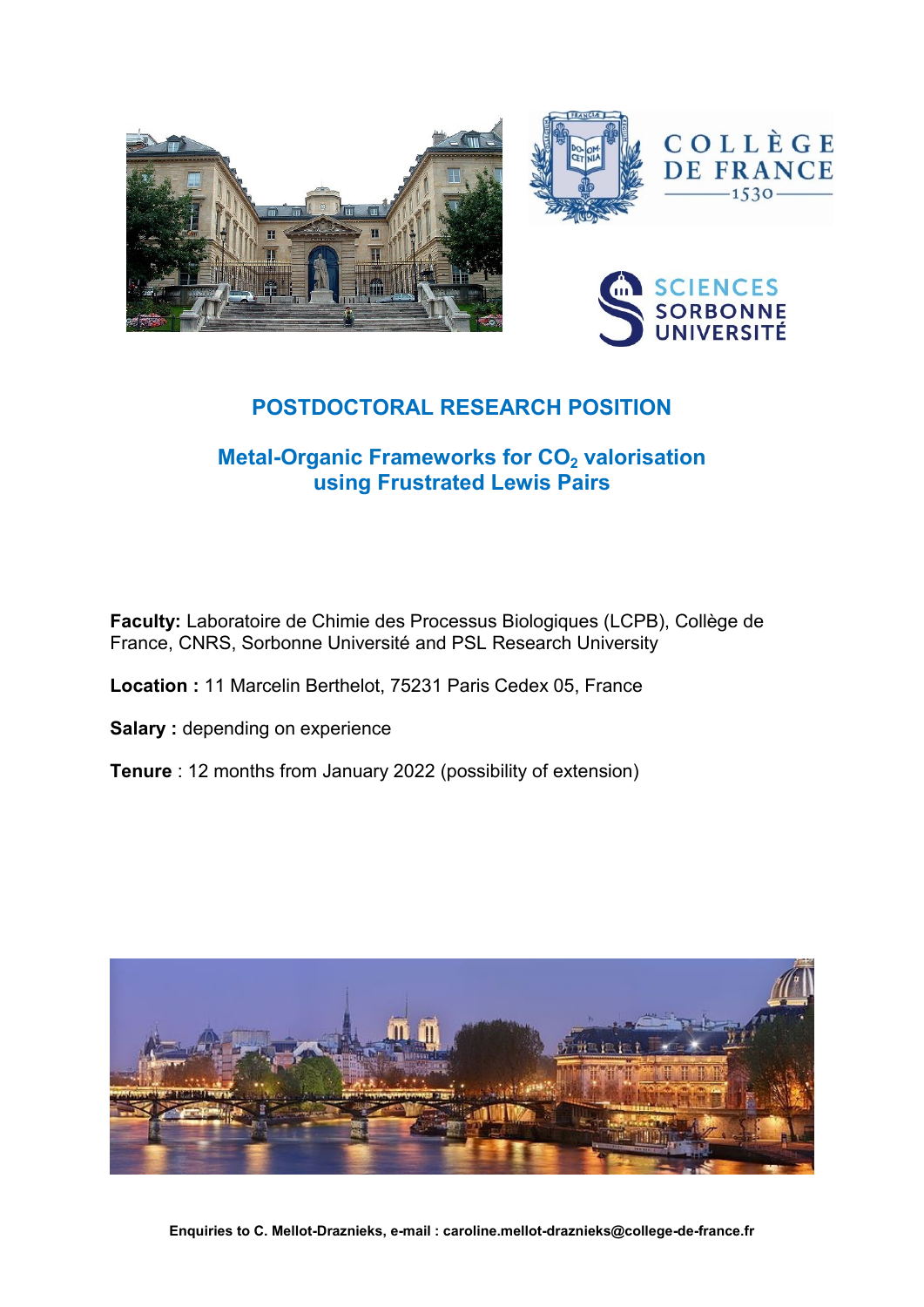



### **Postdoctoral Position**

### **Metal-Organic Frameworks for CO<sup>2</sup> valorisation using Frustrated Lewis Pairs**

Position for 12 months - Starting date from January 2022

Financial support: Region Ile de France (DIM Respore)

Laboratoire de Chimie des Processus Biologiques (LCPB), Collège de France, Paris,

France

**The post is available as part of a collaborative research project between LCPB at the Collège de France (Paris), IRCELYON (Lyon) and SOLEIL Synchrotron AILES beamline (Saclay). The objective of the project is to investigate porous hybrid materials with targeted functionalization towards CO<sup>2</sup> conversion into small molecules.**

**Context:** The chemical sequestration of CO<sub>2</sub> using Frustrated Lewis Pairs (FLPs) is attracting increasing attention as an efficient strategy for the conversion of  $CO<sub>2</sub>$  into CO or formate through hydrogenation protocols (Sakakura T, Choi J-C, Yasuda H. *Chem Rev* **2007**, 107:2365). Despite their enormous potential, the practical use of FLPs faces similar limitations than conventional homogeneous catalysts (stability, catalyst/product separation, recyclability) making the proof-ofconcept of their transfer to the solid state a currently hot topic, including to Metal-Organic Frameworks (MOFs) (Y. Ma et al. *Chem. Soc. Rev.* 2018, 47, 5541). In that context, we are currently investigating the functionalization of well-selected MOFs with sufficient pore size to accommodate covalentlygrafted FLP and allow fast diffusion for catalysis purposes. These solids all contain suitable organic ligands amenable to the required click-chemistry to synthesize covalently bonded FLP@MOF. These innovative solids are designed as catalysts for the heterogeneous hydrogenation of  $CO<sub>2</sub>$  within a historical collaboration between the Collège de France and IRCELYON, with the aim to define optimal operating conditions in terms of pressure and temperature, while taking great care to evaluate the selectivity and recyclability of such complex solids.

**Recent publications of the team** include those on metal-organic frameworks functionalized to perform photocatalytic reactions such as OER (*J. Am. Chem. Soc.* **2018**, 140, 10, 3613-3618; *ACS Applied Materials and Interfaces* **2019**, 11, 51, 47837-47845), HER (*Chem. Comm.*, **2019**, 55, 4166) and CO2RR (*ChemSusChem* **2015**, 8, 603-608; *ACS Catalysis* **2018**, 8, 3, 2030-2038; *Angew. Chem. Int. Ed.* **2020**, 59, 5116-5122, *J. Am. Chem. Soc.* **2020**, 142, 20, 9428-9438) or on peptidefunctionalized MOF to perform molecular recognition in view of asymmetric catalysis (*Chem., Eur. J.* **2016**, 22, 16531-16538). Our team tends to rely on tight interactions between theoreticians and experimentalists so as to drive the design of functional materials with interesting catalytic properties.

**The aim of the post-doc project** will be to investigate the catalytic properties of such FLP@MOF systems for CO<sub>2</sub> hydrogenation at the Collège de France setting up liquid phase catalytic tests, having access to a unique well-equipped analytical platform to monitor and quantify the production of CO and methane (gas chromatography coupled to a methanizer), formate, oxalate (ion exchange chromatography coupled to conductimetry), methanol (GC and NMR), formaldehyde (colorimetric tests). In parallel, IR spectroscopy at the synchrotron SOLEIL facilities (first campaign in February 2022 at AILES beamline) will give us access to *in situ* gas phase conditions (under CO<sub>2</sub> and H<sub>2</sub>